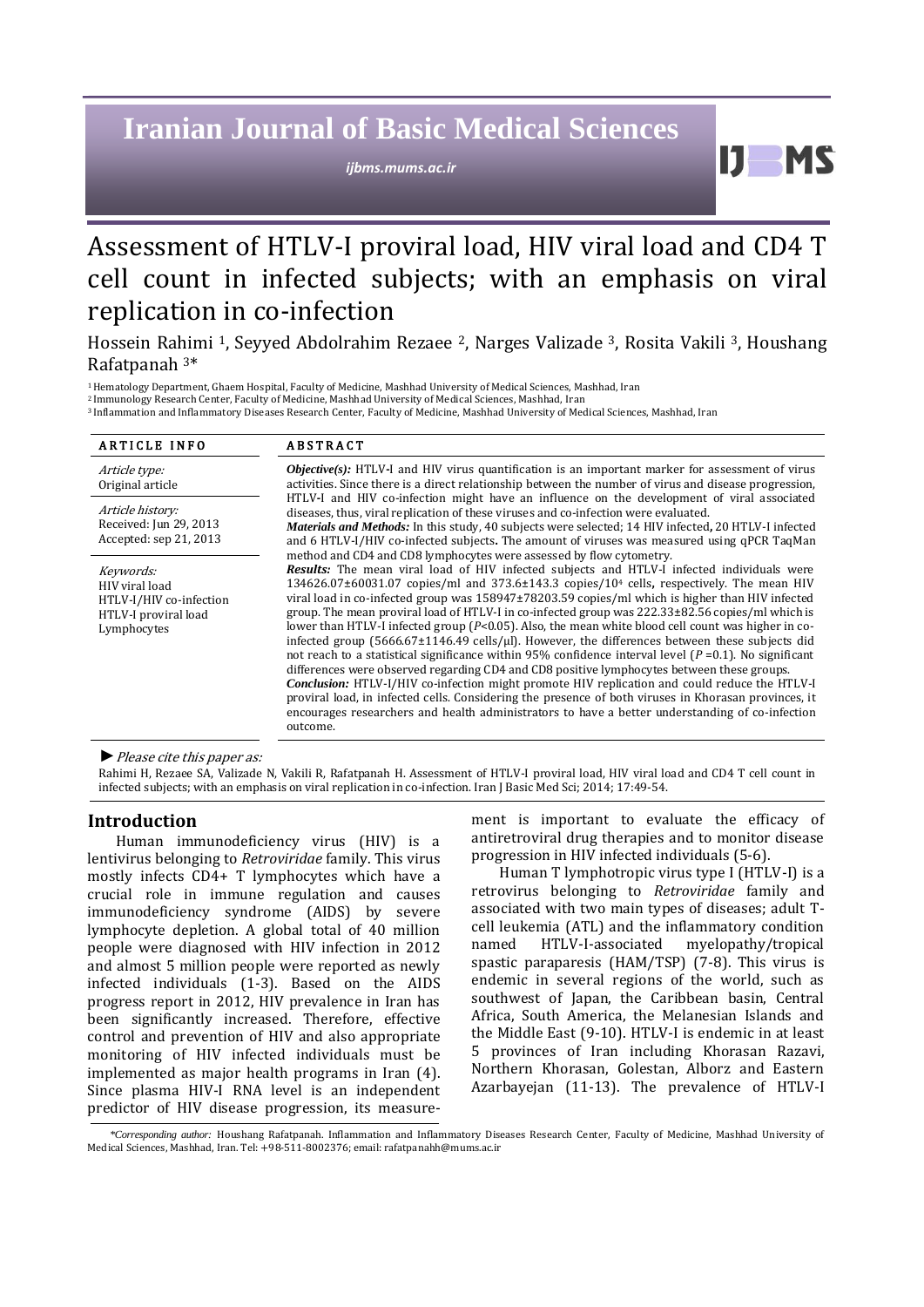Ì

infection in Iran is estimated to vary among 24 provinces (14).

HTLV-I proviral load is a major determinant of HTLV-I infection outcome and higher HTLV-I proviral load as well as the interaction between the virus and the host have crucial role in the development of HTLV-I associated diseases (15-16).

Both HTLV-I and HTLV-II are frequent co pathogens among individuals infected with HIV-I in different parts of the world. HTLV-I and HIV share similar routes of transmission and predominantly are CD4+ T-cell tropic (8, 17-19). Several studies have demonstrated a protective effect on AIDS progression by HTLV-II (8, 17, 20). Furthermore*,* an increased frequency of other clinical complications has been reported in HIV–HTLV-I/II co-infection (21). Some laboratory evidences suggested that AIDS progression is promoted by HTLV-I/HIV-I coinfection. However, the net impact of HTLV-I/HIV-I co-infection on HIV disease is still controversial (8, 22). It seems that introduction of highly active antiretroviral therapy (HAART), has been led to longer survival for HIV-infected individuals and stops HIV replication, but does not have any protective impact on HTLV proviral load, CD4 cell count and HAM/TSP development (18-19, 23-25).

The obvious outcome of HTLV-I or HTLV-II and HIV co-infection is an increased CD4<sup>+</sup> cells count without any immune benefit for patients (26-27). Furthermore, some studies have reported that the risk of developing HAM/TSP in HIV–HTLV-I coinfected patients is higher than in HTLV-I-infected individuals and it may be due to the higher HTLV proviral load in co-infected patients (18, 22, 28-29). Understanding the effect of HTLV-I virus on HIV viral replication and vice versa, will help for better monitoring and following up of HIV and HTLV-I– associated diseases in this endemic area.

## **Materials and Methods**

#### *Study design*

A total of 112 HIV positive subjects were recruited from triangular clinic, Mashhad University of Medical Sciences, Mashhad, Iran from January 2001 to 2010. This clinic is the only one in Khorasan Razavi province providing a wide-range of counseling and treatment for HIV positive subjects. Only the patients who were asymptomatic at the time of admission to the clinic (WHO stage I) and those newly diagnosed asymptomatic HTLV-I cases were included in this study. Including criteria were as follow; newly diagnosed untreated subjects, non IV drug users, Khorasani residents and healthy carriers without any diseases symptoms at the time of sampling. Forty subjects met our study criteria including; 14 HIV, 20 HTLV-I and 6 HTLV-I/HIV coinfected subjects**.** For each subject, clinical staging was assigned based on the revised criteria of WHO staging system (30) by an infectious disease specialist.

The study was approved by the Research Ethics Committee of Mashhad University of Medical Sciences (No: 88797). Participants had full authority to participate in study. An informed consent was taken from participants. All information were recorded and tagged with proper identification codes to identify participants for confidentiality.

Specialized physicians examined the patients and recorded the results that were including complications related to immune system (infections, malignancies*,* lymphadenopathy, ext.) and general complications. All participants were completed a standard questionnaire including demographic information and the history of any current illness.

### *Sample collection and serological assay*

Blood sample of 10 ml was collected from each participant. Serum samples were tested for the presence of anti-HTLV-I (Diapro, Italy) and anti-HIV (Diapro, Italy) by enzyme-linked immunosorbent assay (ELISA) according to manufacturer instructtions in Center of Infectious Diseases (Mashhad, Iran). Positive specimens were confirmed by a conventional polymerase chain reaction (PCR). To confirm HTLV-I infection a conventional PCR was carried out for Tax and LTR region on PBMCs extracted DNA. Genomic DNA was extracted from peripheral blood mononuclear cells (PBMCs) using an available commercial kit (Blood mini kit, Qiagen, Germany) and PCR amplification was performed using specific primers for tax (5-AGGGTTTGGACA GAGTCTT-3 and 5-AAGGACCTTGAGGGTCTTA- 3) and LTR regions (5-CATAAGCTCAGACCTCCGGG-3 and 5- GGATGGCGGCCTCAGGTAGG-3).

#### *HTLV-I proviral load*

To assess the HTLV-I proviral load, PBMCs were isolated from EDTA-treated blood samples by Ficoll density gradient (Sigma, Germany). Genomic DNA was extracted from PBMCs using an enzymatic method (QIAamp® DNA Mini Kit) according to the manufacturer instructions. A real time PCR (Taqman probe) using an absolute quantification kit was carried out to measure the HTLV-I proviral load in PBMCs using specific primers and a fluorogenic probe which have been tested on Rotorgen Q 6000 machine (Qiagen, Germany) The HTLV-I copy number was reported as an actual amount of cellular DNA by means of the quantification of the albumin gene as the reference gene. HTLV-I and albumin DNA concentrations were calculated from two 5-point standard curves. The normalized value of the HTLV-I proviral load was calculated as the ratio of (HTLV-I DNA copies number/albumin DNA copies number/2) ×10<sup>4</sup> and expressed as the number of HTLV-I provirus per 10<sup>4</sup> PBMCs (31).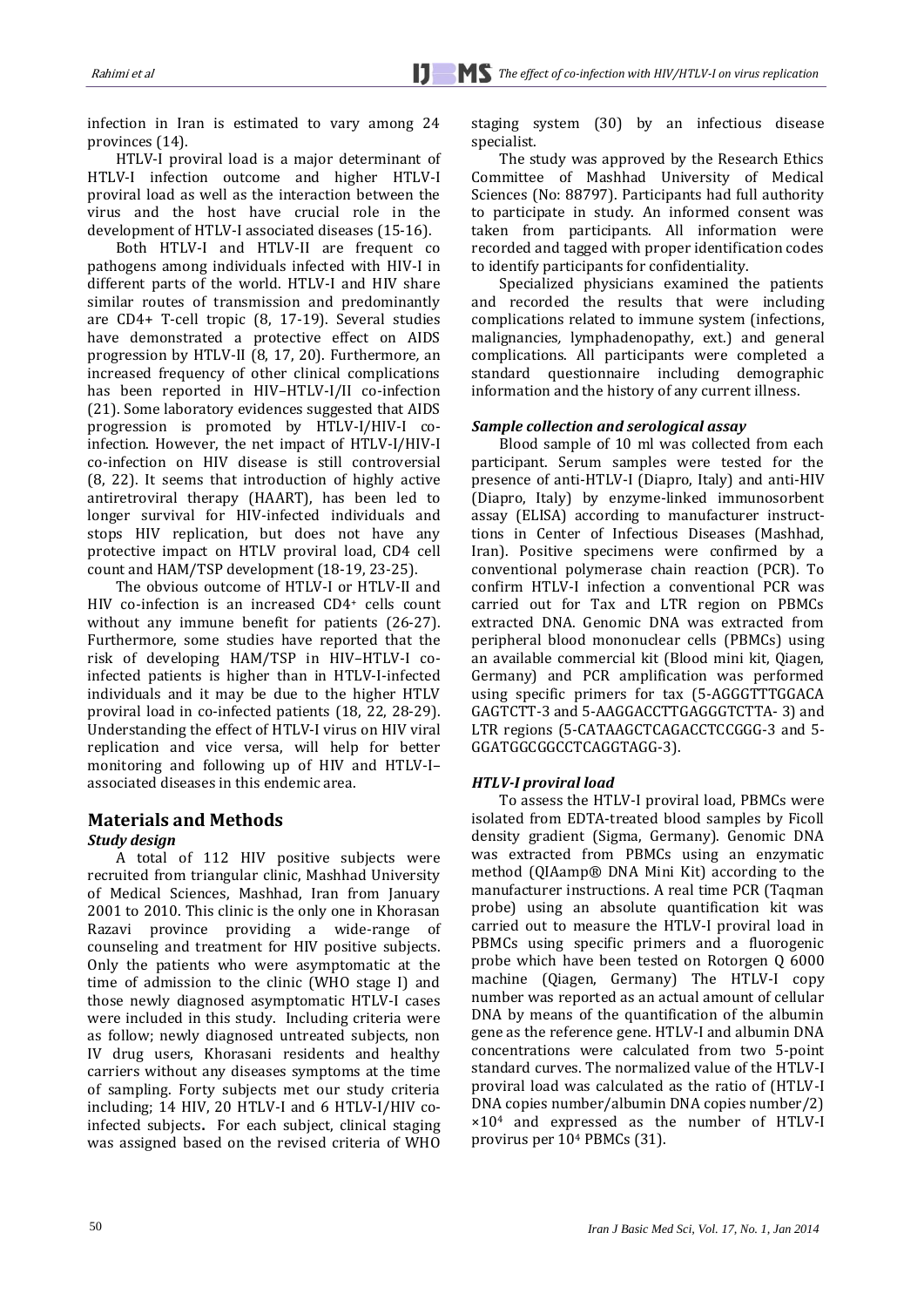#### *HIV viral load*

To examine the HIV viral load, RNA was extracted from plasma using Viral RNA extraction Mini Kit (Qiagen, Germany). A Real Time PCR (Taqman probe) using a commercial absolute quantification kit (FTD Kit, Luxembourg) was carried out to measure HIV viral load by a Rotorgen Q machine (Qiagen, Germany).

### *Evaluation of CD4 and CD8 counts*

CD4, CD8 and CD3 cells were stained by conjugated antibodies FITC, PE and PreCP, respectively (IQ products, the Netherlands). Cells were analyzed using a FACS Calibour (BD Bioscience, USA) flow cytometer.

#### *Statistical analysis*

Data were analyzed by Mann-Whitney and Independent Sample T Tests using SPSS/ver.16 software. Descriptive data were summarized as mean with standard deviation (SD) and standard error of mean (SEM). *P*- values of < 0.05 were considered statistically significant.

#### **Results**

Thirty seven subjects with mean age of  $35.88 \pm$ 1.89 years (ranging 22-50 years) were studied. The mean age of HIV, HTLV-I and HTLV-I/HIV co-infected subjects were 36.43 ± 2.66**,** 35.71 ± 3.87 and 33.67 ± 2.33 years, respectively.

The mean HTLV-I proviral load in HTLV-I infected individuals was 373.6 ± 143.3 and in HTLV-I/HIV co-infected group was  $222.333 \pm 82.56$ , the difference was statistically significant (*p* < 0.05). The mean HIV viral load in HIV group was 134626.07 ± 60031.07 and in HTLV-I/HIV co-infected group was 158947 ± 78203.59. There was no significant difference between two groups.

Table 1 shows the mean HTLV-I proviral load, mean HIV viral load, and mean age of patients in HTLV-I- infected group, HIV infected subjects and HTLV-I/HIV co-infected groups.

The results of this study show that HIV viral load in HTLV-I/HIV co-infected patients (158947 ± 78203.59) was higher than in HIV infected patients (134626.07 ± 60031.07). Furthermore, HTLV-I proviral load in HTLV-I/HIV co-infected patients  $(222.3333 \pm 82.56)$  is lower than in HTLV-I infected patients (373.6 ± 143.3) (*p* < 0.05).

The mean white blood cell count was higher in co-infected group  $(5666.67 \pm 1146.492 \text{ cells/µL})$  than both groups  $(P = 0.1)$ . However, the differences between these subjects did not reach a statistical significance within 95% confidence interval  $(p = 0.1)$ level.

The CD4+ cells count in HTLV-I infected (659.9 ± 110.7) and co-infected patients (431.43 ± 120) was higher than HIV infected group (414 ± 97.5), however, the differences were not statistically significant.

#### **Discussion**

HIV and HTLV-I are two human retroviruses that mostly contaminate CD4<sup>+</sup> helper lymphocytes. HTLV-I/HIV co-infection has been reported in different parts of the world. Since there is a direct relationship between HIV- RNA plasma level and the clinical progression of AIDS. High HTLV-I proviral has been detected in HTLV-I related diseases which are implicated in clinical progression and severity of these diseases (8, 22, 32-35).

Table 1 shows HIV viral load in HTLV-I/HIV coinfected patients is higher than in HIV infected patients. Some studies revealed that HTLV-I is associated with HIV progression and shorter survival time (36-37). Tax protein in HTLVI virus is responsible for cell cycle regulation and viral transcription. Furthermore, it has been shown that Tax protein upregulates HIV replication and expression of cytokines and their receptors which attribute to T-cell activation and finally leads to the progression of HIV-I infection in co-infected patients (38). In a case control study conducted in Brazil, HIV viral load was higher in HTLV-I/HIV co-infected

**Table1.** Mean HTLV-I proviral load, mean HIV viral load and mean age in HTLV-I infected patients, HIV infected and HTLV-I/HIV coinfected groups

| Variables                                                             | Gender             |                   |                  |
|-----------------------------------------------------------------------|--------------------|-------------------|------------------|
|                                                                       | Total $(n=24)$     | Female $(n=7)$    | Male $(n=17)$    |
| HIV infected group                                                    | 5214.29±495.680    | 3950±28.86        | 5720±630.30      |
| HTLV-I infected group                                                 | 5657.14±374.711    | 5933.33±788.10    | 5450±384.05      |
| HIV /HTLV-I co-infected group                                         | 5666.67±1146.49    |                   | 5666.67±1146.49  |
| HTLV-I proviral load (mean $\pm$ SE) Copy number/10 <sup>4</sup> PBMC |                    |                   |                  |
| HTLV-I infected group                                                 | 373.6±143.3        | 485±300.88        | 289.75±75.06     |
| HIV /HTLV-I co-infected group                                         | 222.33±82.56       |                   | 222.33±82.56     |
| HIV viral load (mean $\pm$ SE) copies/mL of plasma                    |                    |                   |                  |
| HIV infected group                                                    | 134626.07±60031.07 | 83591.25±48007.03 | 155040±82572.33  |
| HIV /HTLV-I co-infected group                                         | 158947±78203.59    |                   | 158947±78203.59  |
| Age (mean years)                                                      |                    |                   |                  |
| HIV infected group                                                    | $36.43 \pm 2.66$   | $30.75 \pm 3.61$  | $38.70 \pm 3.25$ |
| HTLV-I infected group                                                 | $35.71 \pm 3.87$   | $30\pm2.88$       | 40±5.83          |
| HIV /HTLV-I co-infected group                                         | $33.67 \pm 2.33$   |                   | $33.67 \pm 2.33$ |

WBC count: white blood cell count**,** SEM: standard error of mean, PBMCs: peripheral blood mononuclear cells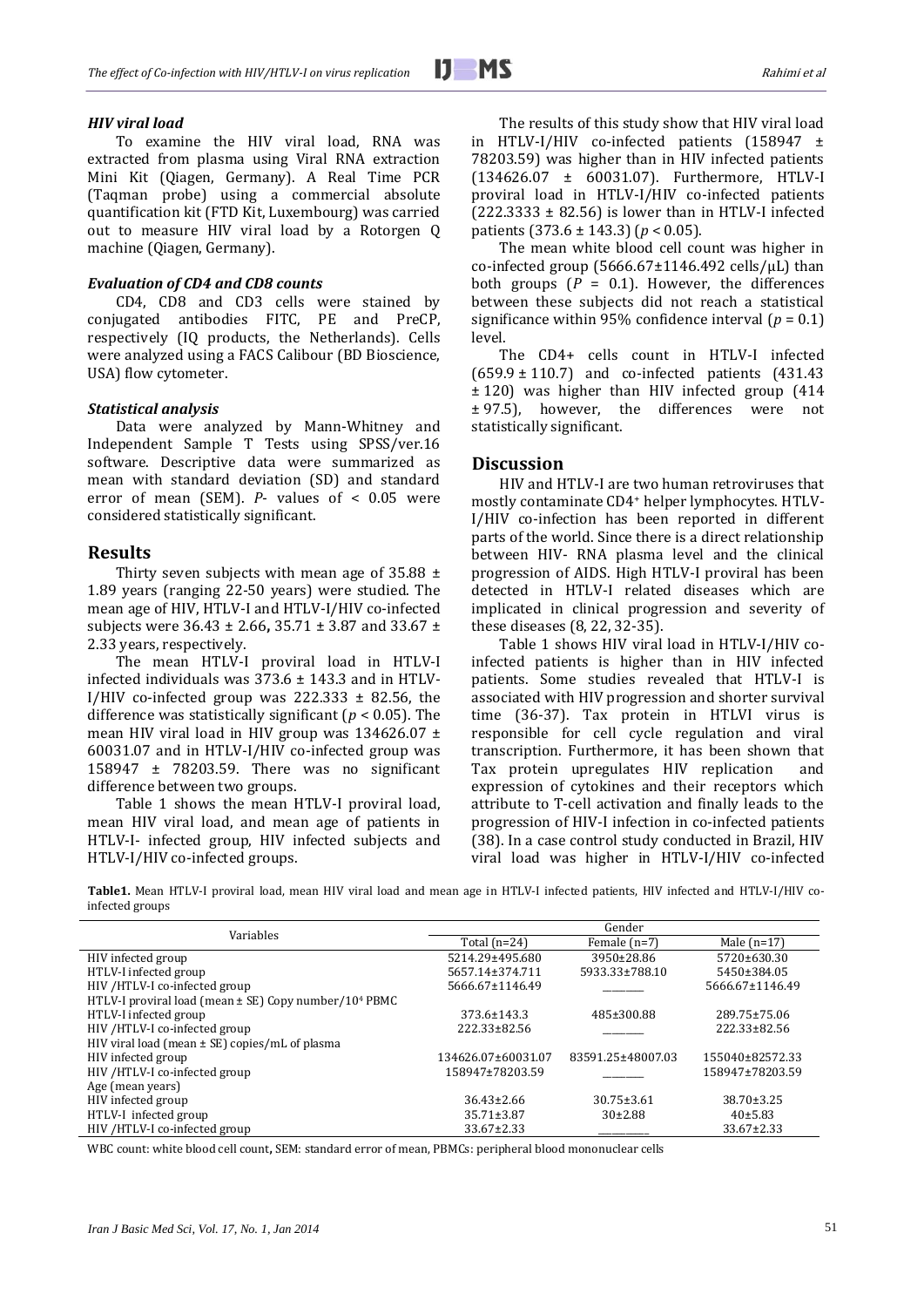group as compared to HIV group and it was positively associated with an enhancement of T-cell activation markers in both co-infected and HIV groups (37). These findings have also been confirmed by previous studies (21, 39-40). However, Harrison et al reported HTLV-I has no effect on HIV viral load. In this study, HIV viral load was higher in HIV infected group than HTLV-I/HIV co-infected group. This inconsistency might be due to the incidence of different HIV-I phenotypes in clinical disease (38, 41). Since soluble factors secreted by HTLV-I infected cells determine progression or prevention of HIV-I infection, the real impact of HTLV-I/HIV co-infection on HIV pathogenesis is still controversial (8, 38).

In the present study, HTLV-I proviral load in HTLV-I infected patients was higher than co-infected patients (Table1), which was statistically meaningful. Similar results were obtained by Cesaire (42). It has been demonstrated that HIV may activate HTLV-I viral expression by interaction with host cellular genes in co-infected patients and as a result could accelerate HAM/TSP development in infected individuals (18, 43-44), however, the results of our study did not show such effects.

Helper T lymphocytes (CD4<sup>+</sup>) are the main targets for HTLV-I and HIV and in case of HTLV-I and HIV; it leads to T cell proliferation (7, 8) and depletion, respectively (1). Therefore, it was assumed that the CD4 T cell count would be higher in HTLV-I infected groups. In our study, CD4**<sup>+</sup>** T cells count in HTLV-I infected and co-infected groups was higher than HIV group and this difference was not statistically meaningful, although previous studies have reported that CD4<sup>+</sup> T cell count in HTLV-I/HIV co-infected patients is higher than HIV infected individuals (19, 26, 29, 45).

In a recent study, evaluation of absolute lymphocyte count among HTLV-I/HIV co-infected and HIV infected groups showed that, lymphocyte reduction in co-infected patients occurs more slowly than in HIV infected group. This could explain the higher HTLV-I proviral load in co-infected patients due to increasing number of host cells for HIV virus. In contrast, progressive depletion of CD4<sup>+</sup> T cells (target cells for HTLV-I virus infection) might explain the reduction of HTLV-I provirus load in the coinfected patients (37).

Furthermore, in the present study like some previous results, HTLV-I proviral load in women was higher than men and in contrast, HIV viral load in men was higher than women (Table 1) which may be due to the effects of male hormones on immune system, particularly lymphocyte count (31, 46-50). Since, in the present study, there have been some confounding factors such as nutrition, genetic variations and economic situation, the authors tried to minimize these factors by choosing suitable control groups, HIV positive subjects in stage one, newly diagnosed cases of HIV or HTLV-I. Further studies with larger sample size might help to clarify the role of viral and host factors in HIV/HTLV-I coinfections.

## **Conclusion**

j

HTLV-I/HIV co-infection could possibly increase the HIV viral load and reduce the HTLV-I proviral load. Since HTLV-I/HIV co-infection is increasing in different parts of the world, larger studies should be conducted to discover the interactions between HIV and HTLV-I and host to have a better understanding of clinical co-infection outcome, transmission and monitoring HTLV-I/HIV co-infection subjects.

## **Acknowledgment**

The results described in this paper were part of student thesis. The authors do appreciate Dr Hassan poor, the Center of Infectious Diseases, Health center of Khorasan, Mashhad University of Medical Sciences, Mashhad, Iran for great helps. This study was financially supported by the Vice Chancellor of Research, Mashhad university of Medical Sciences, Mashhad, Iran. We do appreciate Mr Mohammadreza Ebrahimipour for proof reading the article.

## **References**

<span id="page-3-0"></span>1. Fevrier M, Dorgham K, Rebollo A. CD4+ T cell depletion in human immunodeficiency virus (HIV) infection: role of apoptosis. Viruses 2011; 3:586-612.

2. Friedrich BM, Dziuba N, Li G, Endsley MA, Murray JL, Ferguson MR. Host factors mediating HIV-1 replication. Virus Rese 2011; 161:101-114.

3. Yousaf MZ, Zia S, Babar ME, Ashfaq UA. The epidemic of HIV/AIDS in developing countries; the current scenario in Pakistan. Virol J 2011; 8:401.

4. AIDS Progress Report-Iran,March 2012. 2012. Available

at:http://www.unaids.org/en/dataanalysis/knowyourr esponse/countryprogressreports/2012countries/IRIra n%20AIDS%20Progress%20Report%202012%20Engli sh%20final1\_1.pdf.

5. Johanson J, Abravaya K, Caminiti W, Erickson D, Flanders R, Leckie G, *et al*. A new ultrasensitive assay for quantitation of HIV-1 RNA in plasma. J Virol Methods 2001 ; 95:81-92.

6. Mackay IM, Arden KE, Nitsche A. Real-time PCR in virology. Nucl Acids Res 2002; 30:1292-1305.

7. Cabral F, Arruda LB, de Araujo ML, Montanheiro P, Smid J, de Oliveira AC, *et al.* Detection of human T-cell lymphotropic virus type 1 in plasma samples. Virus Res 2012; 163:87-90.

8. Brites C, Sampalo J, Oliveira A. HIV/human T-cell lymphotropic virus coinfection revisited: impact on AIDS progression. AIDS Rev 2009; 11:8-16.

9. Yamashiro T, Kamiya H, Miyara T, Gibo S, Ogawa K, Akamine T, *et al*. CT scans of the chest in carriers of human T-cell lymphotropic virus type 1: presence of interstitial pneumonia. Acad Radiol 2012; 19:952-957.

10. Naderi M, Paryan M, Azadmanesh K, Rafatpanah H, Rezvan H, Mirab Samiee S. Design and development of a quantitative real time PCR assay for monitoring of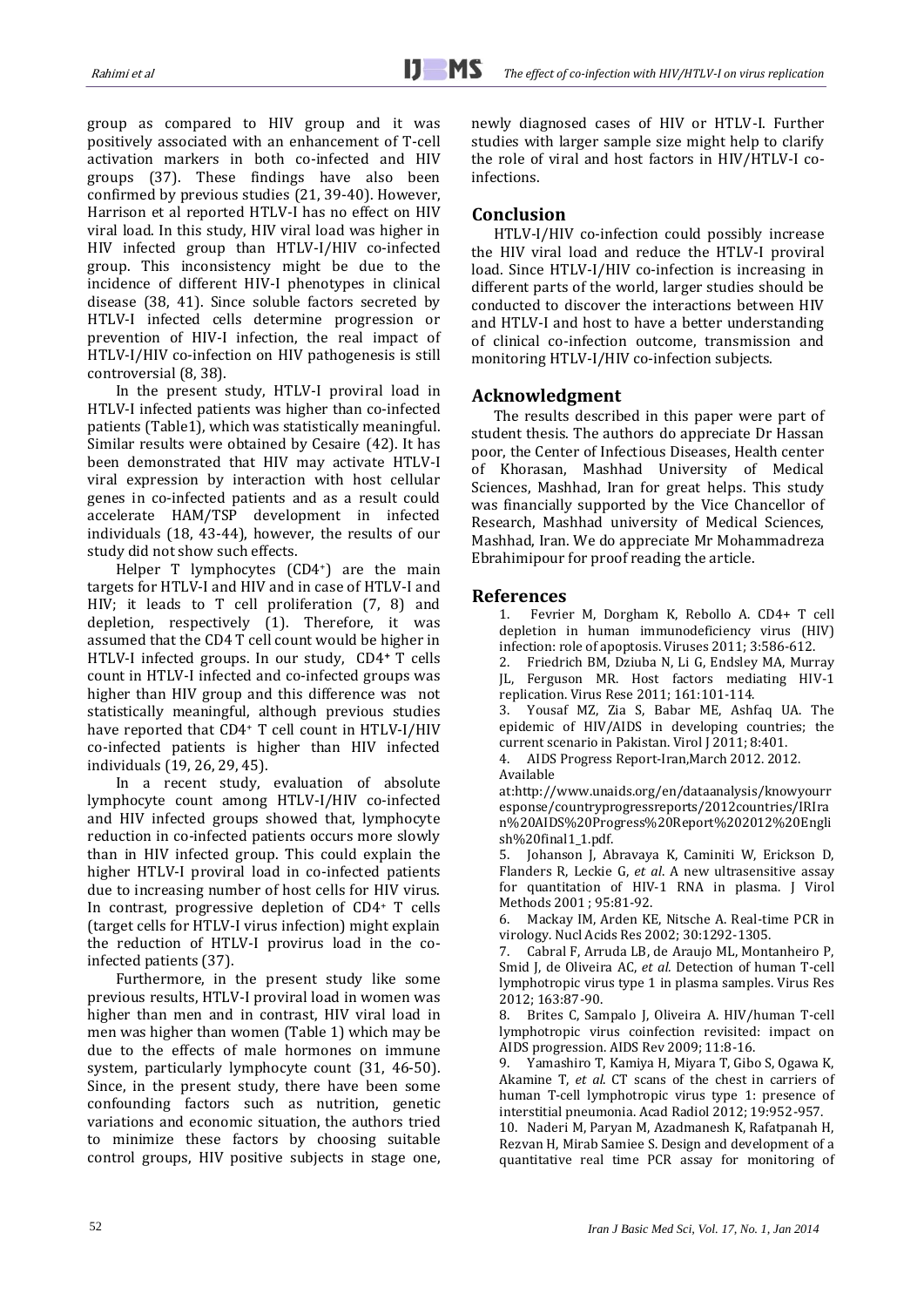HTLV-1 provirus in whole blood. J Clin Virol 2012; 53:302-307.

11. Kalavi K, Moradi A, Tabarraei A. Population-based Seroprevalence of HTLV-I Infection in Golestan Province, South East of Caspian Sea, Iran. Iran J Basic Med Sci 2013; 16.

12. Boostani R, Ardakani AM, Ashrafi H. Khorasan<br>Disease: Prevalence of HTLV-I Associated Disease: Prevalence of HTLV-I Associated Myelopathy/Tropical Spastic Paraparesis (HAM/TSP) In West Azarbaijan from 2004 to 2007. Iran Red Crescent Med J 2011; 13:428.

13. Azarpazhooh MR, Hasanpour K, Ghanbari M, Rezaee SR, Mashkani B, Hedayati-Moghaddam MR, *et al.* Human T-lymphotropic virus type 1 prevalence in Northeastern Iran, Sabzevar: an epidemiologic-based study and phylogenetic analysis. AIDS Res Hum Retroviruses 2012; 28:1095-101.

14. Sadeghian MH, Keramati MR, Ayatollahi H, Feizabadi AS, Tehranaian F, Shakibyee H. Is there any relationship between expressions of minor blood group antigens with HTLV-I infection? Transfus Apher Sci 2012; 47:151-154.

15. Vakili R, Sabet F, Ghezeldasht SA, Boostani R, Rafatpanah H, Shamsian A, *et al.* Human T-lymphotropic virus type I (HTLV-I) proviral load and clinical features in Iranian HAM/TSP patients. Iran J Basic Med Sci 2013; 16.

16. Rafatpanah H, Hosseini RF, Pourseyed SH. The Impact of immune response on HTLV-I in HTLV-Iassociated myelopathy/tropical spastic paraparesis (HAM/TSP). Iran J Basic Med Sci 2013; 16.

17. Beilke MA, Traina-Dorge VL, Sirois M, Bhuiyan A, Murphy EL, Walls JM, *et al.* Relationship between human T lymphotropic virus (HTLV) type 1/2 viral burden and clinical and treatment parameters among patients with HIV type 1 and HTLV-1/2 coinfection. Clin Infect Dis 2007 ; 44:1229-1234.

18. Casseb J, de Oliveira AC, Vergara MP, Montanheiro P, Bonasser F, Meilman Ferreira C, *et al.* Presence of tropical spastic paraparesis/human T-cell lymphotropic virus type 1-associated myelopathy (TSP/HAM)-like among HIV-1-infected patients. J Med Virol 2008; 80:392-398.

19. Silva MT, Neves ES, Grinsztejn B, de Melo Espindola O, Schor D, Araujo A. Neurological manifestations of coinfection with HIV and human T-lymphotropic virus type 1. AIDS (London, England) 2012; 26:521-523.

20. Bassani S, Lopez M, Toro C, Jimenez V, Sempere JM, Soriano V, *et al.* Influence of human T cell lymphotropic virus type 2 coinfection on virological and immunological parameters in HIV type 1-infected patients. Clin Infect Dis 2007; 44:105-110.

21. Beilke MA, Theall KP, O'Brien M, Clayton JL, Benjamin SM, Winsor EL, *et al.* Clinical outcomes and disease progression among patients coinfected with HIV and human T lymphotropic virus types 1 and 2. Clin Infect Dis 2004; 39:256-263.

22. Regis C, Oliveira A, Brites C. Onset of opportunistic infections in patients co-infected by HTLV-1 and HIV-1, with high CD4+ cells count. Braz J Infect Dis 2009; 13:311-313.

23. Taltynov O, Desimmie BA, Demeulemeester J, Christ F, Debyser Z. Cellular cofactors of lentiviral integrase: from target validation to drug discovery. Mol Biol Int 2012; 2012:863405.

24. O'Connor GM, Seich Al Basatena NK, Olavarria V, MacNamara A, Vine A, Ying Q, *et al.* In contrast to HIV, KIR3DS1 does not influence outcome in HTLV-1 retroviral infection. Hum Immunol 2012; 73:783-787.

25. Quaranta MG, Mattioli B, Vella S. Glances in Immunology of HIV and HCV Infection. Adv Virol 2012; 2012:434036.

26. Norrgren H, Bamba S, Da Silva ZJ, Koivula T, Andersson S. Higher mortality in HIV-2/HTLV-1 coinfected patients with pulmonary tuberculosis in Guinea-Bissau, West Africa, compared to HIV-2-positive HTLV-1-negative patients. Int J Infect Dis 2010; 3:e142- 147.

27. Bahia F, Novais V, Evans J, Le Marchand C, Netto E, Page K, *et al.* The impact of human T-cell lymphotropic virus I infection on clinical and immunologic outcomes in patients coinfected with HIV and hepatitis C virus. J Acquir Immune Defic Syndr 2011; 57:S202-207.

28. Beilke MA, Japa S, Moeller-Hadi C, Martin-Schild S. Tropical spastic paraparesis/human T leukemia virus type 1-associated myelopathy in HIV type 1-coinfected patients. Clin Infect Dis 2005; 41:e57-63.

29. Casseb J, Posada-Vergara MP, Montanheiro P, Fukumori LM, Olah I, Smid J, et al. T CD4+ cells count among patients co-infected with human among patients co-infected with immunodeficiency virus type 1 (HIV-1) and human Tcell leukemia virus type 1 (HTLV-1): high prevalence of tropical spastic paraparesis/HTLV-1-associated myelopathy (TSP/HAM). Rev Inst Med Trop de Sao Paulo 2007; 49:231-233.

30. WHO. WHO case deinitions of HIV for surveillance and revised clinical staging and immunological classiication of HIV-related disease in adults and children. 2006. Available fa[t:http://www.who.int/hiv/pub/vct/hivstaging/en/in](http://www.who.int/hiv/pub/vct/hivstaging/en/index.html) [dex.html.](http://www.who.int/hiv/pub/vct/hivstaging/en/index.html)

31. Rafatpanah H, Rezaee A, Etemadi MM, Hosseini RF, Khorram B, Afsahr L, *et al.* The impact of interferonalpha treatment on clinical and immunovirological aspects of HTLV-1-associated myelopathy in northeast of Iran. J Neuroimmunol 2012; 250:87-93.

32. Swanson P, Harris BJ, Holzmayer V, Devare SG, Schochetman G, Hackett J Jr. Quantification of HIV-1 group M (subtypes A-G) and group O by the LCx HIV RNA quantitative assay. J Virol Methods 2000; 89:97-108.

33. Altamirano NA, Rocco C, Aulicino P, Sen L, Mangano A. Quantitation of HTLV-I proviral load by a real-time PCR assay using SYBR Green: comparison of two methods for DNA isolation. J Virol Methods 2010; 170:160-164.

34. Machuca A, Rodes B, Soriano V. The effect of antiretroviral therapy on HTLV infection. Virus Res 2001 30; 78:93-100.

35. Alimonti JB, Ball TB, Fowke KR. Mechanisms of CD4+ T lymphocyte cell death in human immunodeficiency virus infection and AIDS. J Gene Virol 2003; 84:1649-1661.

36. Chan JK, Greene WC. Dynamic roles for NF-kappaB in HTLV-I and HIV-1 retroviral pathogenesis. Immunol Rev 2012; 246:286-310.

37. Pedroso C, Netto EM, Weyll N, Brites C. Coinfection by HIV-1 and human lymphotropic virus type 1 in Brazilian children is strongly associated with a shorter survival time. J Acquir Immune Defic Syndr 2011; 57:S208-211.